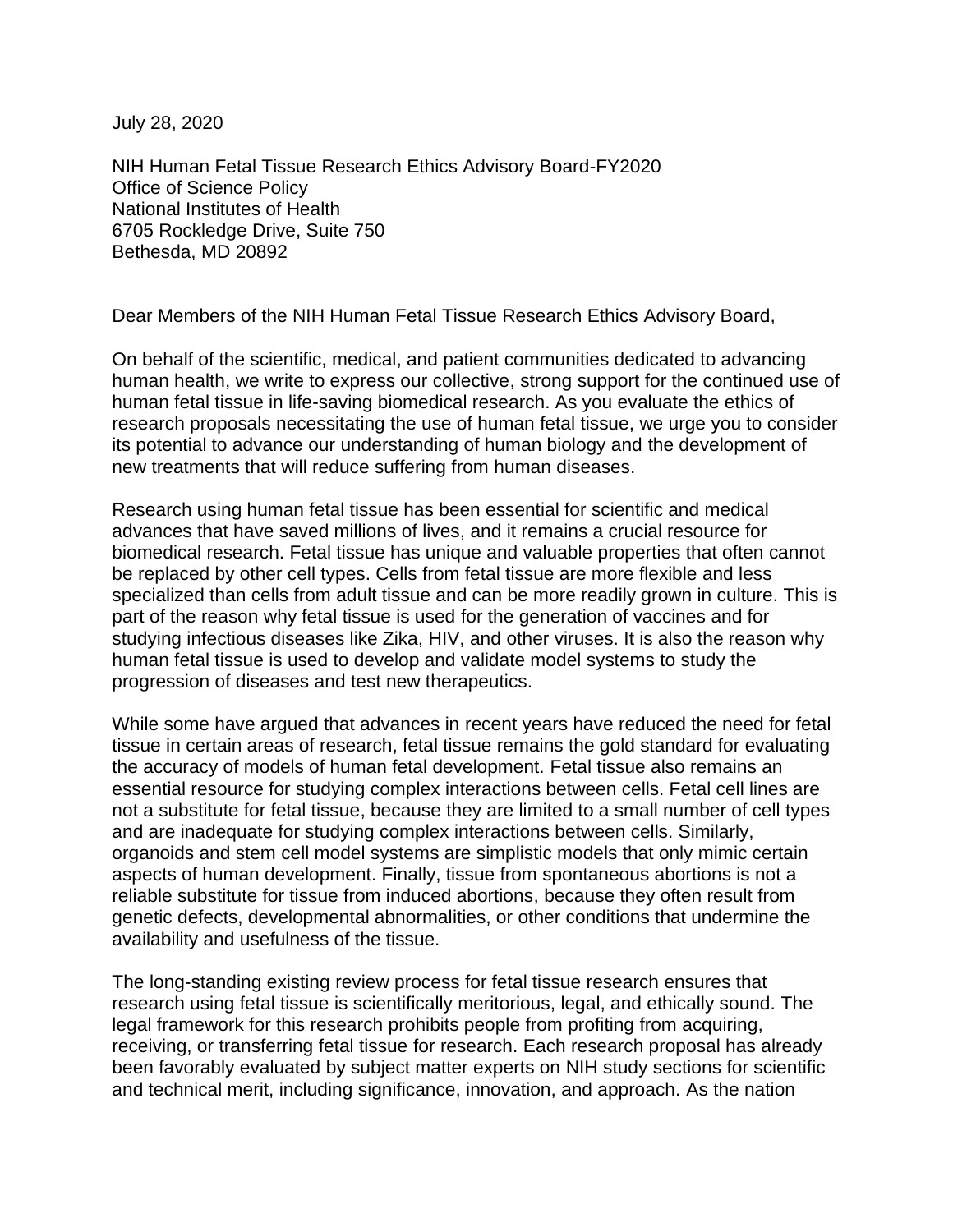continues to respond to the coronavirus pandemic, we urge you to consider the potential of fetal tissue research to accelerate the development of new vaccines and viral therapies, not only for coronavirus but also for other incurable viral pathogens such as Zika and HIV. Fetal tissue research has the potential to accelerate the end to the pandemic, reduce human suffering, and enable the U.S. to better respond to future public health threats.

As organizations representing scientists, clinicians, and patients driven by a desire to improve the health and well-being of all, we urge you to consider the scientific and medical significance of fetal tissue research and its crucial role in the development of new therapies. Thank you for considering our views.

Sincerely,

Academic Pediatric Association AIDS Foundation Chicago AIDS Treatment Activists Coalition (ATAC) Alliance for Aging Research American Academy of HIV Medicine American Academy of Pediatrics American Association for Anatomy American Association for the Advancement of Science American Association of Colleges of Pharmacy American Association of Immunologists American Brain Coalition American Institute of Biological Sciences American Pediatric Society American Physiological Society American Society for Cell Biology American Society for Investigative Pathology American Society for Reproductive Medicine (ASRM) American Society of Hematology American Society of Human Genetics American Thoracic Society Association of American Medical Colleges Association of American Universities Association of Independent Research Institutes Association of Medical School Pediatric Department Chairs Association of Public & Land-Grant Universities AVAC Axis Advocacy Boston University Coalition for the Life Sciences Columbia University Irving Medical Center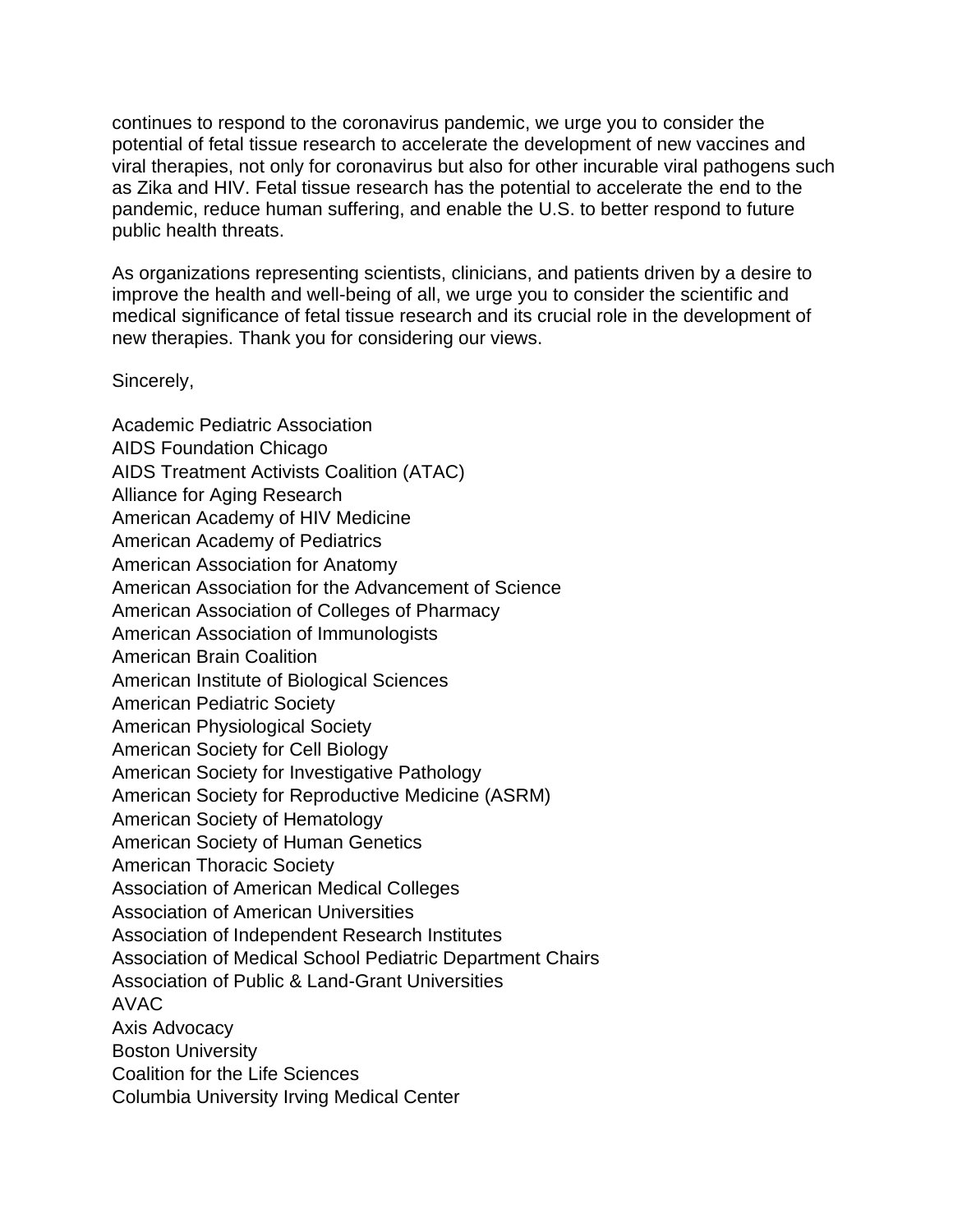Council on Governmental Relations Duke University Endocrine Society Federation of American Societies for Experimental Biology Fred Hutchinson Cancer Research Center GLMA: Health Professionals Advancing LGBTQ Equality Global Healthy Living Foundation Harvard University HIV Medicine Association HIV+Aging Research Project-Palm Springs Infectious Diseases Society of America International Foundation for Autoimmune & Autoinflammatory Arthritis (AiArthritis) International Society for Stem Cell Research ISCT, International Society for Cell & Gene Therapy Jacobs Institute of Women's Health Johns Hopkins University Massachusetts General Hospital Medical College of WI Medical Students for Choice Michigan State University National Alliance for Eye and Vision Research National Alliance on Mental Illness National Coalition for LGBT Health National Women's Health Network Nebraska Coalition for Lifesaving Research NYU Langone Health Pediatric Policy Council Princeton University Research!America Rutgers, The State University of New Jersey Society for Maternal-Fetal Medicine Society for Neuroscience Society for Pediatric Research Society of Family Planning Society of Toxicology Stanford University Stony Brook University Texans for Cures The Michael J. Fox Foundation for Parkinson's Research The New York Stem Cell Foundation The State University of New York Treatment Action Group Tuberous Sclerosis Alliance